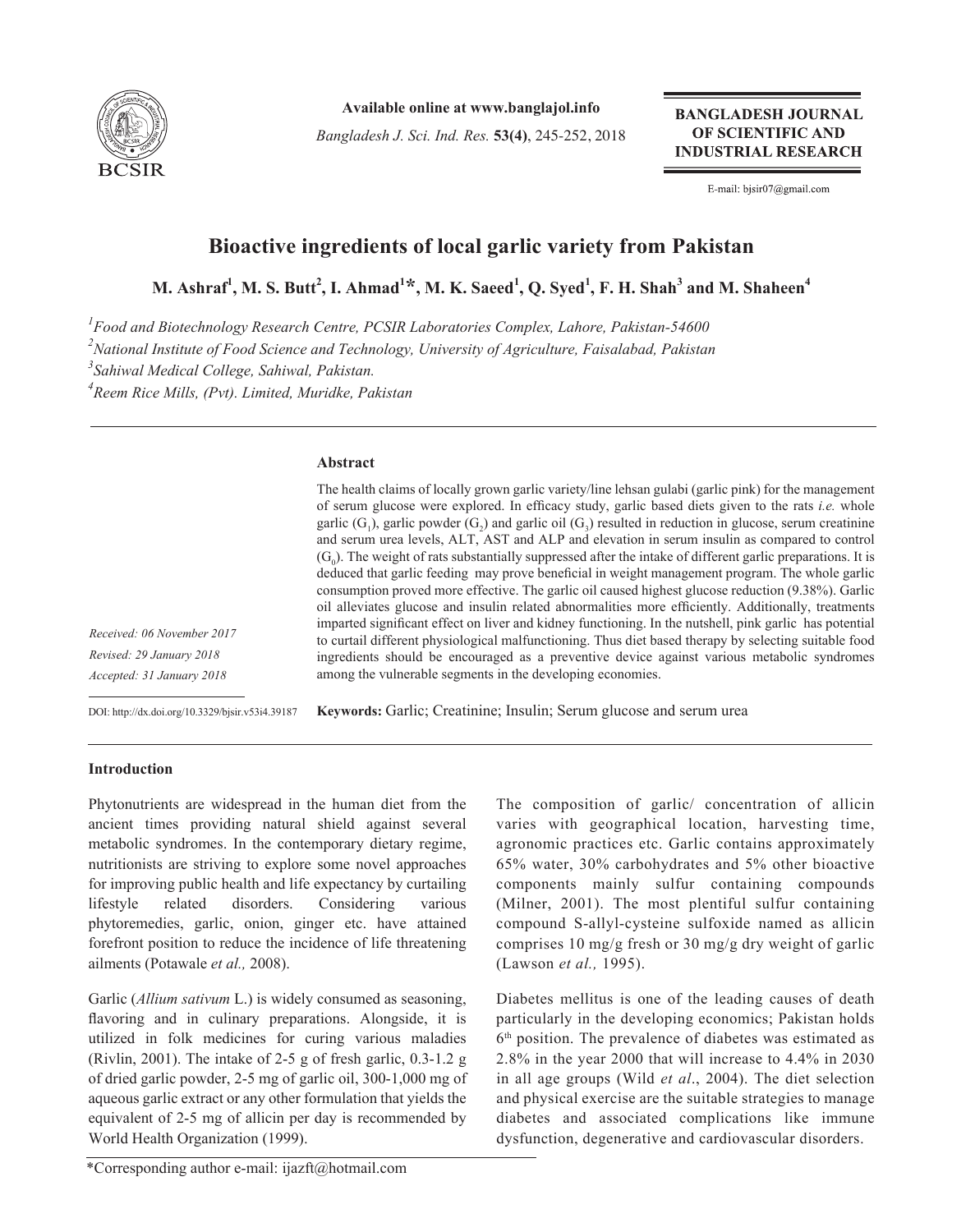Efficacy trials have depicted garlic (Jabbari *et al.,* 2005), garlic juice (El-Demerdash *et al*., 2005) and garlic oil (Anwar and Meki, 2003) as therapeutic agent against hyperglycemia. The hypoglycemic ability of garlic is accredited to its sulfur-containing compounds that stimulate insulin secretion (Mahesar *et al*., 2010). The bioactive moieties like allyl sulfide and S-allyl-cysteine sulfoxide (allicin) have also shown hypoglycemic effects (Sukandar *et al*., 2010).

It is also reported that the diet with 2% garlic powder decreases ischemia and reperfusion-induced arrhythmias along with acute renal failure and oxidative stress induced by gentamicin (Rahman and Lowe, 2006). Keeping in view the health claims of garlic, present project was designed to characterize locally grown promising garlic variety/line lehsan gulabi (garlic pink) with special reference to its bioactive ingredients. The therapeutic role of garlic preparations against lifestyle related disorders was determined using rats modeling.

### **Materials and methods**

#### *Procurement of raw material*

Garlic variety/line *i.e* lehsan gulabi (garlic pink) was obtained from Ayub Agriculture Research Institute (AARI), Faisalabad. Garlic was cleaned to remove the dirt, dust and other foreign trash. Analytical and HPLC grade reagents and standards were purchased from Merck (Merck KGaA, Darmstadt, Germany) and Sigma-Aldrich (Sigma-Aldrich Tokyo, Japan).

#### *Garlic preparations*

The garlic cloves were peeled. The following garlic preparations were made. Whole Garlic: Whole garlic bulbs were crushed. Garlic powder: the bulbs were crushed, dehydrated and ground to powder. Garlic oil: distilled water was added to the garlic cloves followed by blending. The resultant mixture was steam-distilled for 3 hr using n-hexane as a solvent and subjected to rotary evaporator for oil collection.

### *Bioevaluation studies*

Male Sprague Dawley rats were acclimatized by feeding basal diet for one week period. The environmental conditions were maintained *i.e.* temperature 23±2ºC and relative humidity 55±5% with 12 hr light-dark period. The rats were monitored for the body weight gain throughout the trial. At the mid of study ( $28<sup>th</sup>$  day) half of the overnight fasted rats in each group were scarified, while remaining decapitated at the

end of trial (56<sup>th</sup> day) and blood samples were collected in EDTA coated tubes. The serum was separated after centrifuging the blood for 6 min  $(a)$  4000 rpm. The whole efficacy trial was repeated for results verification.

# *Feed plans for experimental rats*

During the efficacy study, rats were divided in to four homogenous groups  $(G_0, G_1, G_2 \text{ and } G_3)$  with ten rats in each. For control group  $(G_0)$ , experimental diet was prepared by using corn oil  $(10\%)$ , corn starch  $(66\%)$ , protein  $(10\%)$ , cellulose (10%), mineral (3%) and vitamin mixture (1%). For  $G_1$ ,  $G_2$  and  $G_3$ , whole garlic (250 mg/kg body weight), garlic powder (250 mg/kg body weight) and garlic oil (100 ml/kg body weight) were added, respectively in the diet formulation.

## *Hypoglycemic perspectives*

At intervals  $(4<sup>th</sup>$  and  $8<sup>th</sup>$  week) glucose concentration was estimated by GOD-PAP method (Katz *et al*., 2000). Insulin level was estimated by following the instructions of Ahn *et al*. (2011).

### *Liver functioning tests*

Alanine transferase (ALT), aspartate transferase (AST) and alkaline phosphatase (ALP) were estimated (Basuny *et al.*, 2009). ALT and AST levels were measured by dinitrophenylhydrazene (DNPH) through Sigma Kits 58-50 and 59-50, respectively. Alkaline Phosphatas-DGKC was used for ALP assessment.

## *Kidney functioning tests*

The serum samples were analyzed for urea by GLDH-method and creatinine by Jaffe-procedure via commercial kits (Thomas, 1998; Jacobs *et al*., 1996).

#### *Statistical Analysis*

The data were subjected to statistical analysis (Costat-2003, Co-Hort, v 6.1). Level of significance was determined (ANOVA) using 2-factor factorial CRD (Steel *et al.* 1997).

#### **Results and discussion**

#### *Bioevaluation studies*

Biological evaluation was carried out through rodent modeling to explore the functional/ nutraceutical worth of garlic preparations with special reference to glycemic response, liver and kidney functioning perspective.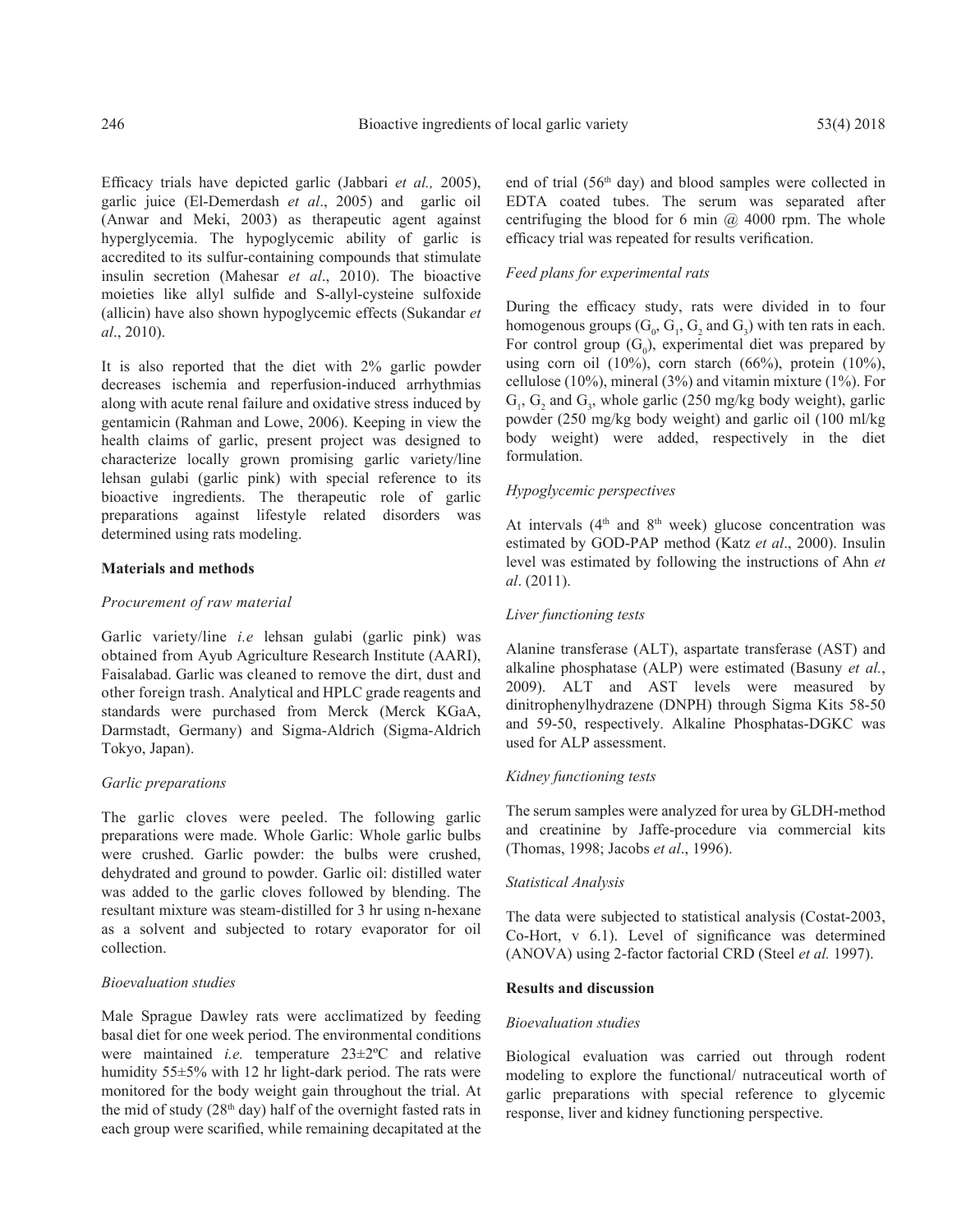## *Body weight*

Statistical analysis explicated that body weight affected substantially with treatments and study intervals in both trials. Means in Fig. 1. (trail I and II) illustrated that body weight in different rat groups for treatments  $G_0$ ,  $G_1$ ,  $G_2$  and  $G_3$ significantly increased with the passage of time.



**Fig. 1. Body weight of rats (g/rat/week)**

weight fed on garlic powder. Earlier, Wu *et al.* (2001) analyzed the role of organosulfur compounds from garlic on the body weight using rodents modeling. The findings indicated an inverse association of garlic active moieties with net body weight gain.



**Fig. 2. Percent decrease in glucose level of rats**

# *Glucose*

The findings pertaining to body weight gain are in agreement with Elkayam *et al.* (2003), who reported obesity, hypercholesterolemia and hyperglycemia as leading detrimental outcomes of lack of physical activity and high caloric diet in daily routine. They illuminated a significant reduction in body weight of rats fed on garlic based diet. Kang *et al.* (2008) explicated substantial decline in the rats

Serum glucose showed significant variations due to treatments and time intervals, however their interaction imparted non-significant differences (Table I and II). Means regarding glucose (Table I) showed maximum value 85.40 $\pm$ 5.12 mg/dL in G<sub>0</sub> that substantially reduced to 81.12 $\pm$ 5.23, 84.25 $\pm$ 5.68 and 84.34 $\pm$ 4.98 mg/dL in G<sub>3</sub> G<sub>2</sub> and  $G_1$  respectively. From Fig. 2 it is concluded that treatment  $G_3$ 

**Table I. Effect of treatments on glucose, insulin and liver and kidney functions of rats**

| <b>Parameters</b>  | <b>Trials</b> | $G_0$                        | $G_1$                          | $\mathbf{G}$                    | $G_3$                         |
|--------------------|---------------|------------------------------|--------------------------------|---------------------------------|-------------------------------|
| Glucose $(mg/dL)$  | $T_{I}$       | $85.40 \pm 5.12^a$           | $84.34 \pm 4.98$ <sup>a</sup>  | $84.25 \pm 5.68^a$              | $81.12 \pm 5.23^b$            |
|                    | $T_{1I}$      | $88.68 \pm 5.20^a$           | $85.54 \pm 5.21^b$             | $85.03 \pm 4.95^b$              | $82.98 \pm 5.14^b$            |
| Insulin $(IU/L)$   | $T_{\rm I}$   | 9.09 $\pm$ 0.81 <sup>b</sup> | $9.22 \pm 0.76^b$              | $9.41 \pm 0.88$ <sup>a</sup>    | $9.52 \pm 0.92^a$             |
|                    | $T_{1I}$      | $9.08 \pm 0.51$ <sup>c</sup> | 9.39 $\pm$ 0.49 <sup>b</sup>   | $9.48 \pm 0.52^b$               | $9.63 \pm 0.63^{\text{a}}$    |
| Alanine            | $T_{\rm I}$   | $40.89 \pm 2.45^{\circ}$     | $38.58 \pm 2.81^b$             | $38.91 \pm 3.19^{ab}$           | $39.45 \pm 2.34$ <sup>a</sup> |
| Transferases (ALT) | $\rm T_{1I}$  | $42.60 \pm 2.98^{\text{a}}$  | $39.21 \pm 2.47$ <sup>a</sup>  | $40.03 \pm 2.64$ <sup>a</sup>   | $40.21 \pm 2.53^b$            |
| Aspartate          | $T_{\rm I}$   | $139.78\pm8.34^{\text{a}}$   | $124.09 \pm 9.92$ <sup>c</sup> | $133.93\pm8.04^b$               | $134.25 \pm 9.45^{\circ}$     |
| Transferases (AST) | $T_{1I}$      | $138.22 \pm 8.06^a$          | $123.45 \pm 7.64^{\circ}$      | $132.73 \pm 7.90^{\circ}$       | $132.74 \pm 7.85^b$           |
| Alkaline           | $T_{\rm L}$   | $167.83 \pm 11.83^a$         | $158.43\pm9.84^{\circ}$        | $160.24 \pm 11.83$ <sup>a</sup> | $162.04 \pm 10.20^a$          |
| Phosphatase (ALP)  | $T_{1I}$      | $165.73 \pm 11.83^a$         | $160.13\pm9.84^b$              | $160.84 \pm 11.83$ <sup>a</sup> | $161.61 \pm 10.20^a$          |
| Serum creatinine   | $\rm T_I$     | $0.71 \pm 0.03^{\text{a}}$   | $0.63 \pm 0.05^a$              | $0.64 \pm 0.03^{b}$             | $0.65 \pm 0.02^{\circ}$       |
| (mg/dL)            | $T_{1I}$      | $0.69 \pm 0.03^a$            | $0.64 \pm 0.05^b$              | $0.66 \pm 0.03^{b}$             | $0.67 \pm 0.02^a$             |
| Serum Urea         | $T_{\rm I}$   | $37.85 \pm 2.66^a$           | $34.32 \pm 2.96^b$             | $36.32 \pm 2.87$ <sup>a</sup>   | $37.50 \pm 3.09^a$            |
| (mg/dL)            | $T_{1I}$      | $38.92 \pm 2.66^a$           | $35.23 \pm 2.96^{\circ}$       | $35.35 \pm 2.87^b$              | $37.31 \pm 3.09^a$            |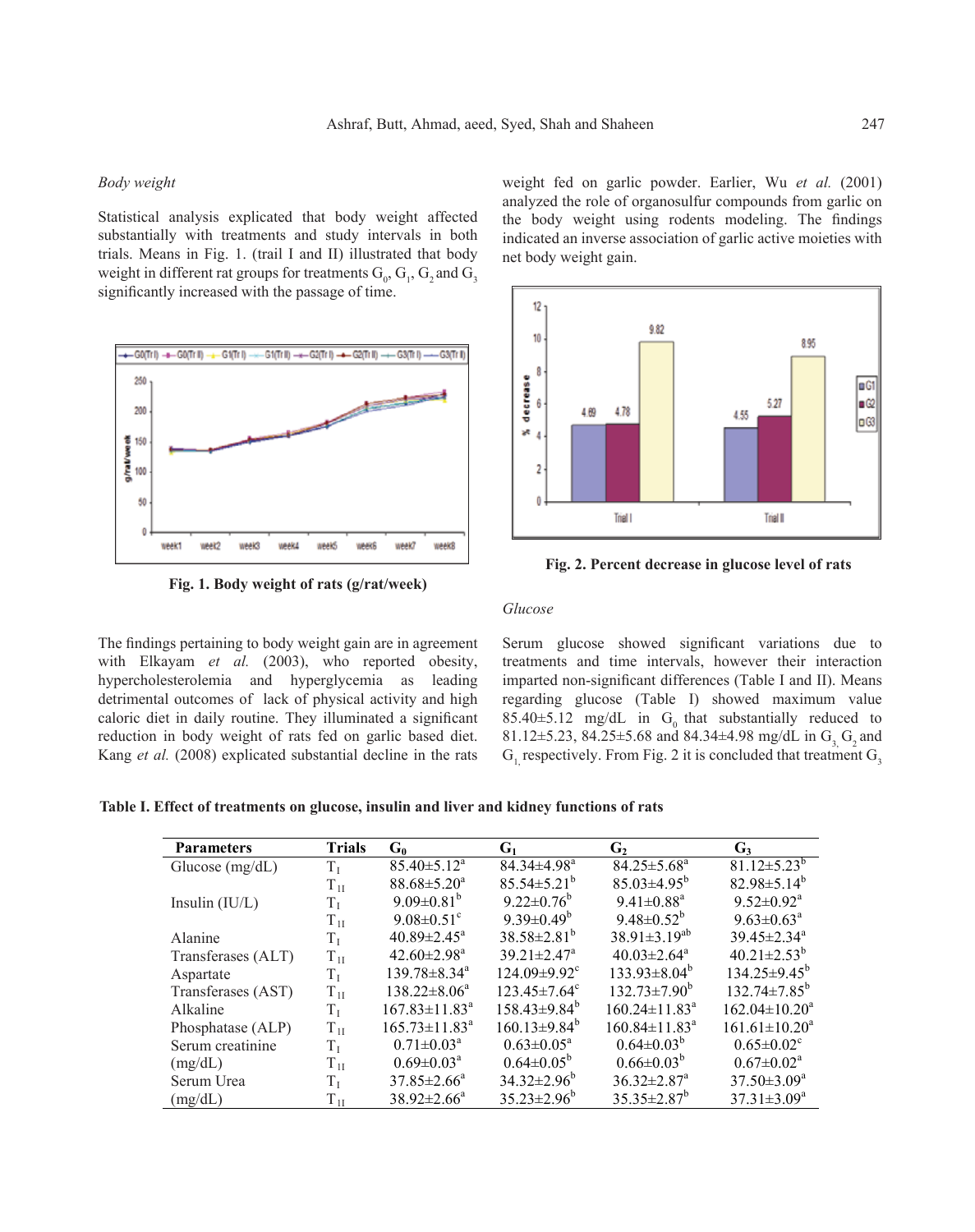resulted highest glucose reduction by 9.82 and 8.95% (mean 9.38%) followed by G<sub>2</sub> 4.78 and 5.27% and G<sub>1</sub> 4.69 and 4.55% in trial I and II, respectively. The findings of Cheng *et al.* (2006) are in harmony with the current study, they reported substantial decrease (11.02%) in glucose of experimental rats after consuming garlic oil. They deduced that the presence of S-allyl-cysteine sulfoxide in garlic oil alleviates abnormalities in glucose and insulin secretion thus acts as a hypoglycemic agent.

The outcomes of different scientific explorations are advocating the hypoglycemic ability of garlic and its different forms. This effect is endorsed due to the presence of organosulphur compounds capable to perform anti-inflammatory and anti-hyperglycemic activities (Eyo *et al.,* 2011). They administrated different doses of garlic *i.e.* 100, 125, 150 200 250 and 300mg/kg body weight of rats for 6 weeks, which indicated 79.7% reduction in glucose level.

The enhancement in insulin secretion from pancreas, interfering with glucose absorption and saving the insulin utilization are the three possible routes by which garlic and its active constituents perform anti-diabetic activity. A significant effect of garlic supplementation for reducing glucose related variables was observed (Asaduzzaman *et al.*  2010; Balasubramaniam *et al.* 2010). Ugwuja *et al.* (2010) observed 16.25% decrease in glucose level of rats after consuming garlic enriched diet for a period of 6 weeks. Later, Mirunalini and Krishnaveni (2011) expounded significant effect of garlic on plasma glucose concentration in rats after the consumption of garlic (1.2g) for 30 days.

A substantial decline 18.06% in the glucose level of garlic fed rats was noticed (Djankpa *et al.,* 2012). They ascribed that garlic may exert beneficial effect on insulin by increasing its secretion from β-cells thus caused a decrease in blood glucose. Similarly, Patil *et al.* (2012) determined the anti-diabetic effect of garlic in combination with other herbal formulations. The garlic exhibited strong  $\alpha$ -amylase and α-glucosidase inhibiting activity. It is inferred from the discussion that garlic supplementation is suitable to cope with glucose related abnormalities. No doubt, all garlic forms were beneficial nevertheless garlic oil is more effective to address glucose related disorders.

#### *Insulin*

Treatments and study intervals affected insulin level significantly (Table I and II), nonetheless influence of interaction remained non-momentous. Means concerning insulin (Table 1) showed that the  $G_0$  exhibited lowest insulin level 9.09±0.81 and 9.08±0.51 IU/L (in trial I and II respectively). It is evident from Fig. 3 that the provision of



**Fig. 3. Percent increase in insulin level of rats**

garlic supplemented diets caused elevation in serum insulin as compared to the control. In this context, the consumption of garlic oil  $(G_3)$  exhibited maximum increase as 7.79 and 8.33% followed by garlic powder  $(G_2)$  6.03 and 6.79% and whole garlic  $(G_1)$  3.62 and 4.38% in both trials, respectively.

Enhancement in the insulin level with garlic preparations especially with garlic oil in current investigation are in accordance with the findings of Mustafa *et al.* (2007). They observed 30.12% insulin increase in male albino rats after administrating 10% V/V garlic for the period of 30 days. Khayatnouri *et al.* (2011) observed that garlic oil supplementation caused insulin elevation in rats plasma due to its organosulphur compounds. The bioactive moieties in garlic like allicin and S-allyl cysteine sulphoxide (SACS) caused deactivation of inflammatory mediators after producing nitric oxide (NO) thus facilitate in reversing insulin sensitivity (Khayatnouri *et al.,* 2011; Djankpa *et al.,* 2012). Earlier, Mariee *et al.* (2009) carried out a rodent trial and noticed that garlic enhances insulin secretion alongside reducing blood glucose, triglycerides, cholesterol and LDL. Islam and Choi (2008) reported that ginger and garlic administration proved beneficial for insulin release in diabetic patients.

The role of allicin as an insulin enhancing compound is obvious from many studies conducted both on humans and animals models. It increases insulin secretion from the β-cells. Moreover, its consumption reduces the triglyceride and glucose concentration and protects LDL from oxidation. All these properties resulted a balance in fat, protein and carbohydrate metabolism, facilitate toxin removals, manage the key enzymes in insulin secretion thereby enhance insulin secretion (Birdee and Yeh, 2010). From the above discussion it is deduced that different garlic preparations especially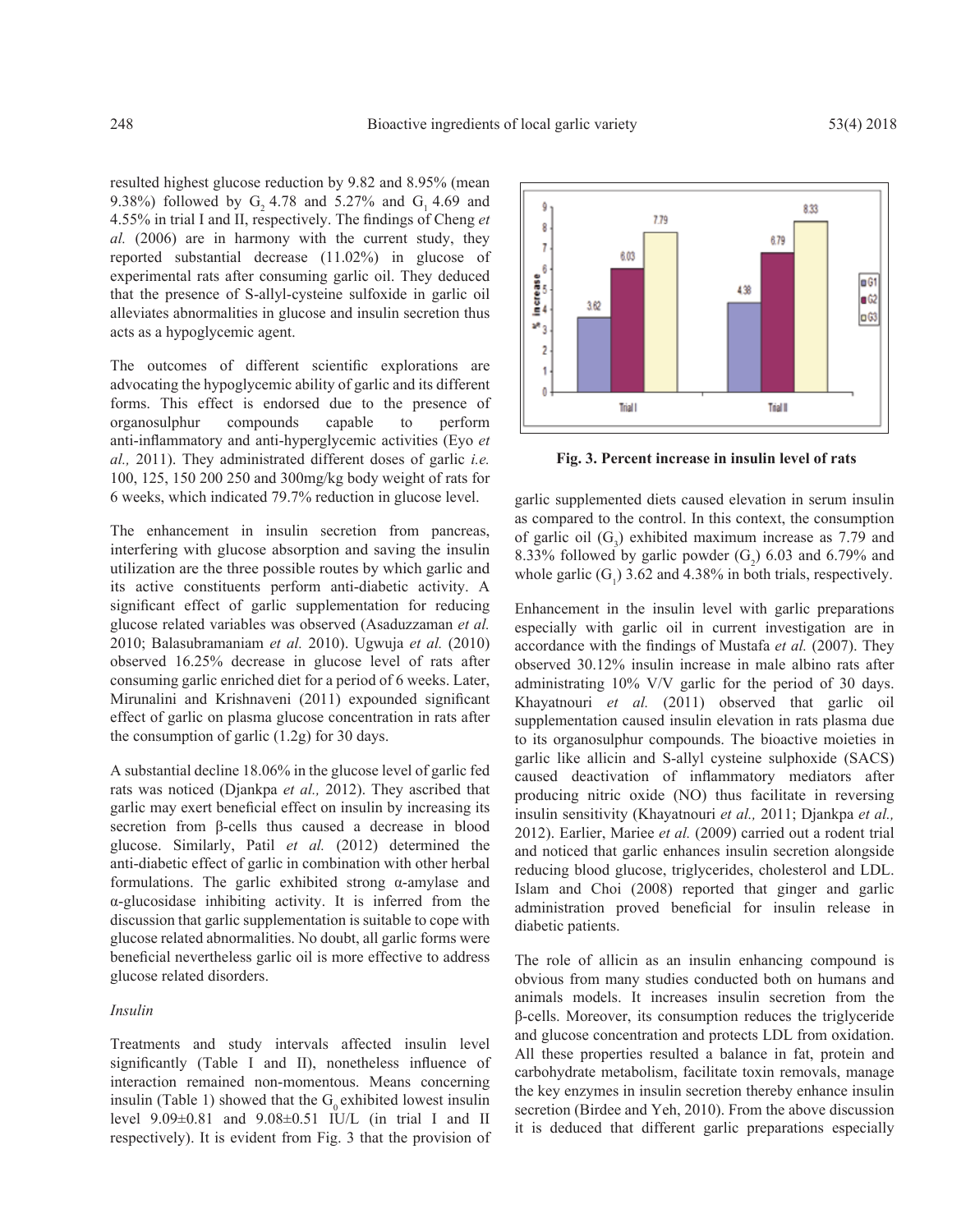garlic oil is effectual to alleviate insulin related malfunctioning thus can be utilized to improve the glycemic response in the vulnerable segment.

# *Liver functioning*

ALT, AST and ALP concentrations showed substantial differences owing to treatments and study intervals (Table I and II).

#### *Alanine transferase (ALT)*

A significant decrease in ALT level with the use of garlic preparations was observed. The present outcomes are consistent with the previous findings of Eidi *et al.* (2006). They investigated the impact of garlic against diabetes in rats. The ALT level in diabetic rats was significantly reduced by the use of garlic extract over two weeks. Later, D'Argenio (2010) assessed liver functioning in rats with CCl4 -induced fibrosis. Garlic treatment showed momentous decrease in ALT level among rats with liver fibrosis. The study affirmed the ability of garlic extract to mitigate liver damage and strengthen the curative potential of the diallyldisulphide compound. Likewise, the study of Dkhil *et al.* (2011) highlighted the beneficial impact of garlic against liver dysfunction as it lowers the elevated ALT towards normal level.

### *Aspartate transferase (AST)*

A decrease in AST values was noted in different garlic diet groups  $(G_1)$ ,  $(G_2)$  and  $(G_3)$  while an increase was noted in control group. El Shenawy *et al.* (2008) observed the potential of garlic against liver and kidney damage induced by mercury chloride in rats and recorded significant reduction in AST concentrations after treating diseased rats with garlic (63 mg/kg) during one month. Current data is also comparable to the earlier investigations of D'Argenio *et al.* (2010), which observed a reduction in serum AST of rats treated with garlic extract. It is inferred from the study of Madkor *et al.* (2011) that garlic powder resulted significant reduction in serum AST of diabetic rats.

#### *Alkaline phosphatase (ALP)*

A significant decrease in ALP levels with the use of garlic preparations was observed. Current findings are comparable with the earlier research investigations. Sharma *et al.* (2010) illustrated the effect of garlic extract against lead nitrate toxicity in male mice. Lead nitrate caused elevated ALP levels however, a considerable decline in ALP levels was observed in mice treated with ethanolic garlic extract (250 and 500 mg/kg body weight). Likewise, D'Argenio *et al.*

(2010) evaluated the effect of garlic against liver fibrosis. It was revealed that administration of garlic extract normilized the value of ALP in  $\text{CCl}_4$ -induced rats. Later, Dkhil *et al.* (2011) explicated that garlic treatment momentously reduced the elevated serum ALP. Recently, D'Argenio *et al.* (2012) studied the consequences of rat liver fibrosis in response to garlic preparations and observed beneficial effects. However, they found non-significant effect of garlic on ALP value.

## *Kidney functioning*

Serum creatinine and urea showed momentous differences due to treatments and time intervals during bioevaluation trial.

## *Serum creatinine*

Considerable reduction in Serum creatinine was recorded in groups given diet supplemented with garlic preparations (Table I, II).  $G_0$  exhibited higher creatinine level that substantially reduces in groups fed on  $G_1$ ,  $G_2$  and  $G_3$  diets. The  $G<sub>1</sub>$  showed maximum reduction as compared to control (Table I). Serum creatinine is measured to evaluate renal functioning; higher level is an indicator of damaged nephrons while normal range indicates proper metabolism. The present data was comparable with the previous findings showing a decline in serum creatinine level after garlic administration. Jabbari *et al.* (2005) found that serum creatinine was notably reduced with garlic intake thus protecting nephrotoxicity. According to El-Shenawy and Hassan (2008), garlic treatment prevented increase in serum creatinine level of rats and caused considerable decline (17%) in creatinine level of rats with liver and kidney damage, induced by mercury chloride (HgCl<sub>2</sub>). El Shenawy *et al.* (2008) illustrated the effect of garlic extract on urea nitrogen and creatinine concentrations to evaluate the kidney functioning. Significant decrease was observed in garlic treated groups with and without *Nigella sativa*. However, certain studies showed contradictions and revealed non-momentous effect of garlic intake on serum creatinine level (Durak *et al.,* 2004; Higashikawa *et al.,* 2012).

#### *Serum urea*

Rats fed whole garlic  $(G_1)$  showed maximum decrease in urea level (Table I and II). El-Shenawy and Hassan (2008) stated that garlic administration prevents elevation in serum urea in normal rats while caused notable reduction for this trait in rats with induced liver and kidney damage. Blood urea nitrogen concentration was increased in rats with damaged liver and kidney and use of garlic (63 mg/kg) showed momentous decline in blood urea level. Similarly, El Shenawy *et al.* (2008) observed positive effect of garlic supplementation on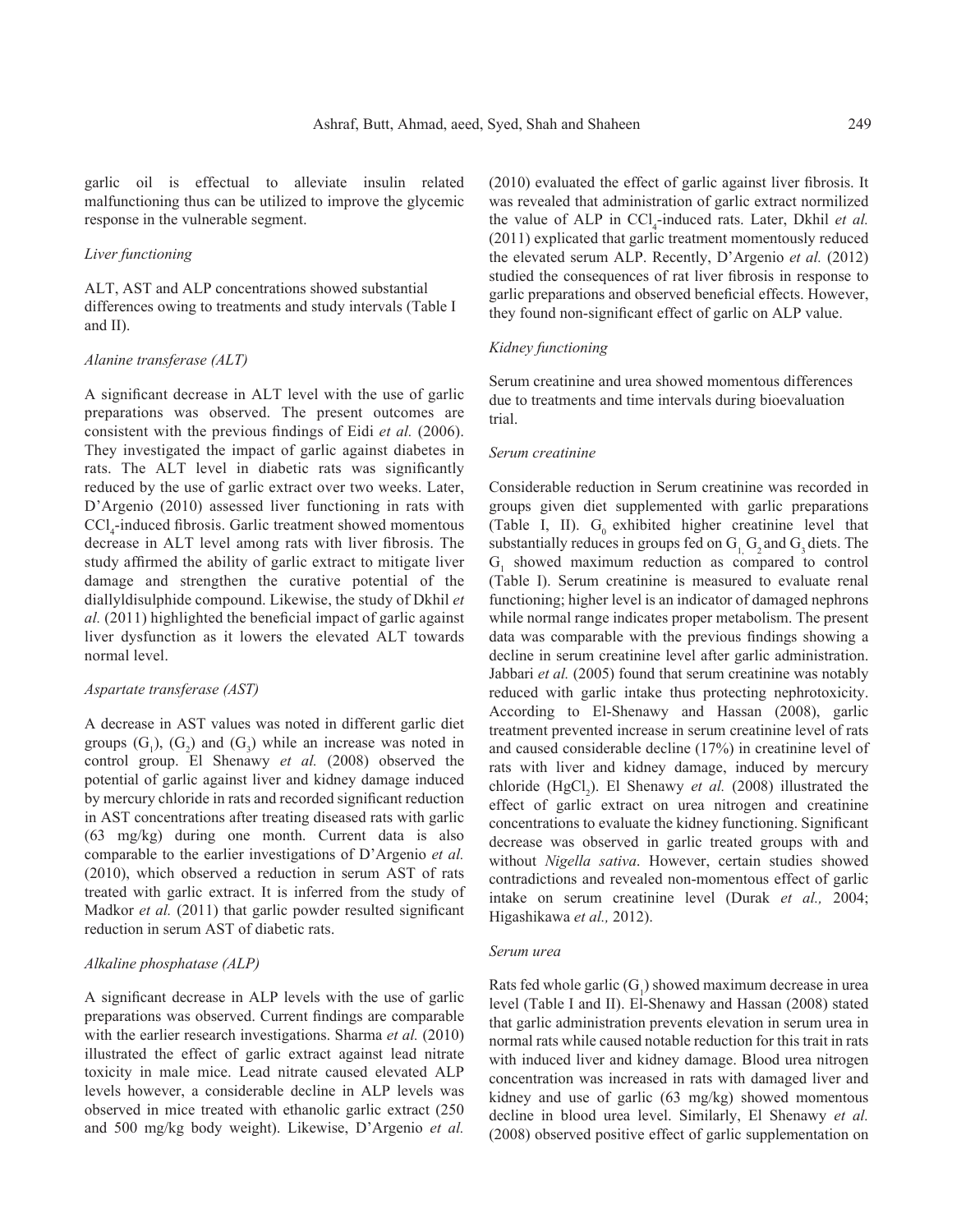blood urea reduction in a rodent trial. In contrary, some of the researchers did not observe any considerable changes in the serum urea level by the use of garlic preparations (Jabbari *et al.,* 2005; Higashikawa *et al.,* 2012).

## **Conclusion**

The efficacy study concluded that garlic based diets given to the rats *i.e.* whole garlic  $(G_1)$ , garlic powder  $(G_2)$  and garlic oil  $(G_3)$  resulted in reduction in glucose, serum creatinine and serum urea levels, ALT, AST and ALP. It is deduced that garlic feeding may prove beneficial in weight management program. The whole garlic consumption proved more effective. The provision of garlic oil caused highest glucose reduction (9.38%). Garlic oil alleviates glucose and insulin related abnormalities more efficiently. Garlic also imparted significant effect on liver and kidney functioning. Thus locally grown garlic variety/line lehsan gulabi (garlic pink) has potential to curtail different physiological malfunctioning. The diet based therapy by selecting suitable food ingredients should be encouraged as a preventive device against various metabolic syndromes among the vulnerable segments in the developing economies.

# **Acknowledgement**

The authors are thankful to NIFSAT, UAF, Faisalabad and PCSIR Laboratories Complex, Lahore for providing facilities to conduct this research work.

## **References**

- Ahn J, Choi W, Kim S and Ha T (2011), Anti-diabetic effect of watermelon (*Citrullus vulgaris Schrad*) on streptozotocin-induced diabetic mice, *Food Sci. Biotechnol* **20**(1): 251-254.
- Anwar MM and Meki ARMA (2003), Oxidative stress in streptozotocin-induced diabetic rats: effects of garlic oil and melatonin, *Compar. Biochem. Physiol. Part A.*  **135:** 539-547. DOI: org/10.1016/ S1095- 6433(03)00114-4
- Asaduzzaman M, Akhtar MA, Islam MA, Khan MRI, Anisuzzaman A and Ahmed M (2010), Evaluation of antidiabetic, antihyperlipidemic and hepatoprotective effects of *Allium sativum* (Linn.) in alloxan induced diabetic rats, *Bangladesh Pharm. J.* **13**(1): 28-33.
- Balasubramaniam D, Mitra A and Manjunatha M (2010), Antidiabetic and hypolipidaemic effects of few common plants extract in type 2 diabetic patients at Bengal, *Int. J. Diabetes Metab.* **18:** 59-65.
- Basuny AM, Gaafar AM and Arafat SM (2009), Tomato lycopene is a natural antioxidant and can alleviate hypercholesterolemia, *Afr. J. Biotechnol* **8**(23): 6627-6633.
- Birdee GS and Yeh G (2010), Complementary and alternative medicine therapies for diabetes: A clinical review, *Clin. Diabetes* **28**(4): 147-155.
- Cheng TL, Pei-Linn W, Chong-Kuei L, Hunry H and Lee-Yan S (2006), Antidiabetic effect of garlic oil but not diallyl disulfide in rats with streptozotocin-induced diabetes, *Food Chem. Toxicol.* **44:** 1377-1384. DOI: org/10.1016/j.fct.2005.07.013
- D'Argenio G, Amorus D, Mazzone G, Vitaglione P, Romano A, Ribecco M and D'Armiento MR (2010), Garlic extract prevents CCl(4)-induced liver fibrosis in rats: The role of tissue transglutaminase, *Dig. Liver Dis.* **42:**  571-577.
- D'Argenio G, Mazzoni G, Ribecco MT, Lembo V, Vitaglione P, Guarino M, Morisco F, Napolitano M, Fogliano V and Caporaso N (2012), Garlic extract attenuating rat liver fibrosis by inhibiting TGF-β1, Clin. Nutr., pp 1-7.
- Djankpa FT, Osonuga A, Ekpale J, Quaye CE, Otoo P, Osonuga OA and Amoah SK (2012), Effect of regular garlic ingestion on body weight and blood glucose: a case study in mice, *IJPSR* **3**(5): 1364.
- Dkhil MA, Abdel-Baki AS, Wunderlich F, Sies H and Al-Quraishy S (2011), Anticoccidial and anti-inflammatory activity of garlic in murine Eimeria papillata infections, *Vet. Parasitol* **175:** 66-72.
- Durak I, Kavutcu M, Aytac B, Avci A, Devrim E, Ozbek H and Ozturk HS (2004), Effects of garlic extract consumption on blood lipid and oxidant/antioxidant parameters in humans with high blood cholesterol, *J. Nutr. Biochem* **15:** 373-377. DOI: org/10.1016/j.jnutbio.2004.01.005
- Eidi A, Eidi M, Esmaeili E (2006), Antidiabetic effect of garlic (*Allium sativum* L.) in normal and streptozotocin-induced diabetic rats, *Phytomed* **13**(9-10): 624-629.
- El-Shenawy NS, Soliman MF and Reyad SI (2008), The effect of antioxidant properties of aqueous garlic extract and Nigella sativa as antischistosomiasis agents in mice, *Rev. Inst. Med. Trop. Sao Paulo.* **50**(1): 29-36.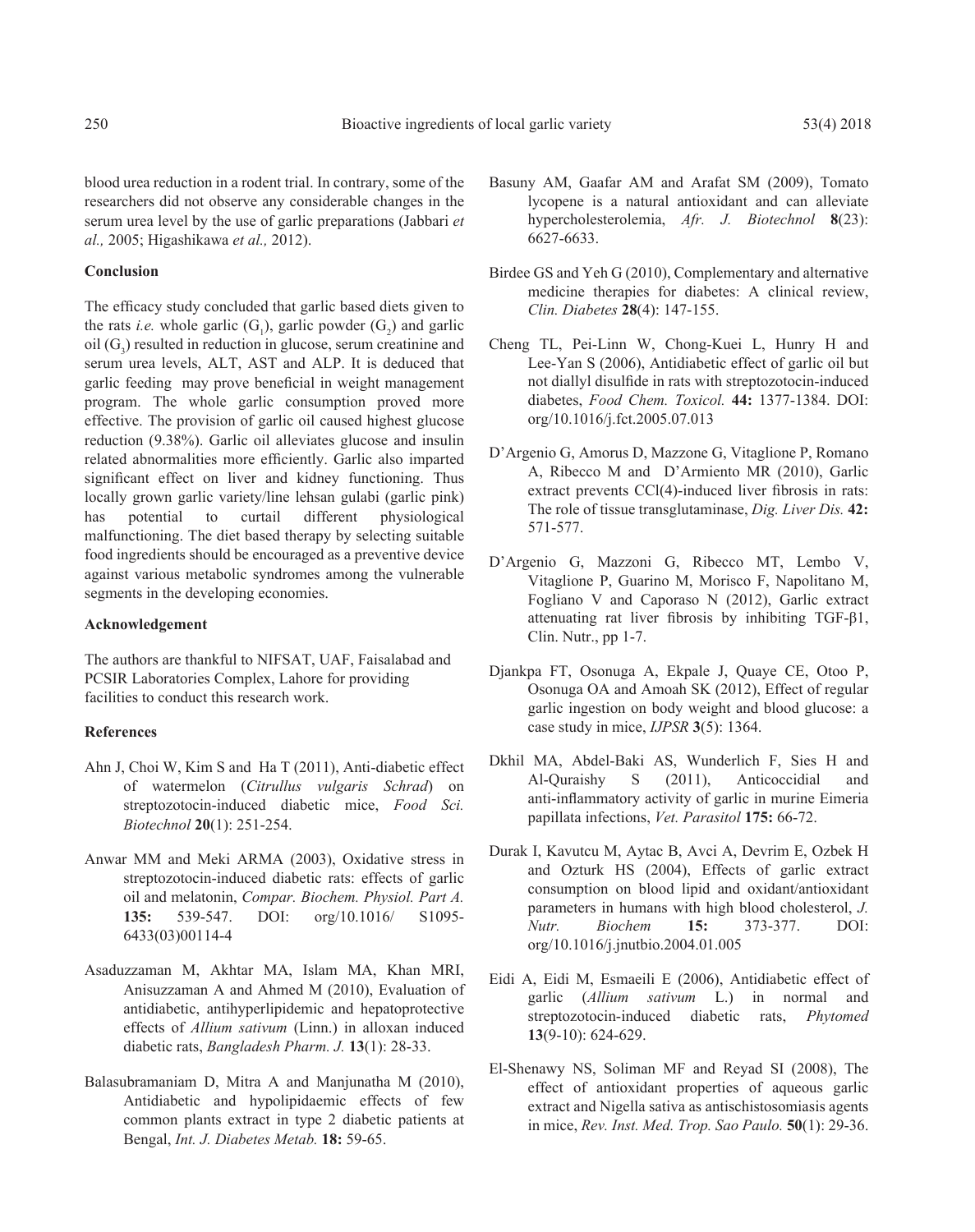- El-Demerdash FM, Yousef MI and El-Naga NIA (2005), Biochemical study on the hypoglycemic effects of onion and garlic in alloxan-induced diabetic rats, *Food Chem. Toxicol.* **43**(1): 57-63.
- Elkayam A, Mirelman D, Peleg E, Wilchek M, Miron T, Rabinkov A, Oron-Herman M and Rosenthal T (2003), The effects of allicin on weight in fructose-induced hyperinsulinemic, hyperlipidemic, hypertensive rats, *Am. J. Hypertens.* **16**(12): 1053-1056.
- El-Shenawy SM and Hassan NS (2008), Comparative evaluation of the protective effect of selenium and garlic against liver and kidney damage induced by mercury chloride in the rats, *Pharmacol. Rep.* **60:** 199-208.
- Eyo JE, Ozougwu JC, Echi PC (2011), Hypoglycaemic effects of *Allium cepa*, *Allium sativum* and *Zingiber officinale* aqueous extracts on alloxan-induced diabetic rattus novergicus, *Med. J. Islamic World Acad. Sci.* **19**(3): 121-126.
- Higashikawa F, Noda M, Awaya T, Ushijima M, Sugiyama M (2012), Reduction of serum lipids by the intake of the extract of garlic fermented with Monascus pilosus: a randomized, double-blind, placebo-controlled clinical trial, *Clin. Nutr.* **31:** 261-266.
- Islam MS and Choi H (2008), Comparative effects of dietary ginger (*Zingiber officinale*) and garlic (*Allium sativum*) investigated in a type 2 diabetes model of rats*, J. Med. Food.* **11**(1): 152-159.
- Jabbari A, Argani H, Ghorbanihaghjo A and Mahdavi R (2005), Comparison between swallowing and chewing of garlic on levels of serum lipid, cyclosporine, creatinine and lipid peroxidation in renal transplant recipients, *Lipids Health Dis.* **4:** 11. DOI: org/10.1186/ 1476-511X-4-11
- Jacobs DS, DeMott WR, Grady HJ, Horvat RT, Huestis DW and Kasten BL (1996), Laboratory test handbook, 4th Ed., Lexi-comp Inc., Hudson, Cleveland.
- Kang MJ, Lee SJ, Shin JH, Kang SK, Kim JG and Sung NJ (2008), Effect of garlic with different processing on lipid metabolism in 1% cholesterol fed rats, *J. Korean Soc. Food Sci. Nutr.* **37:** 162-169. DOI : 10.3746/ jkfn.2008.37.2.162
- Katz A, Nambi SS, Mather K, Baron AD, Follmann DA, Sullivan G and Quon MJ (2000), Quantitative insulin sensitivity check index: a simple, accurate method for assessing insulin sensitivity in humans, *J. Clin. Endocrinol Metabol* **85:** 2402-2410.
- Khayatnouri M, Bahari K and Safarmashaei S (2011), Study of the effect of gliclazide and garlic extract on blood sugar level in stz-induced diabetic male mice, *Adv. Environ. Biol.* **5**(7): 1751-1755.
- Lawson LD, Han G and Han P (1995), A spectrophotometric method for quantitative determination of allicin and total garlic thiosulfinates, *Anal. Bio Chem* **225**(1): 157-160.
- Madkor HR, Mansour SW and Ramadan G (2011), Modulatory effects of garlic, ginger, turmeric and their mixture on hyperglycaemia, dyslipidaemia and oxidative stress in streptozotocin-nicotinamide diabetic rats, *Br. J. Nutr.* **105**(08): 1210 1217.
- Mahesar H, Bhutto MA, Khand AA and Narejo NT (2010), Garlic used as an alternative medicine to control diabetic mellitus in alloxan-induced male rabbits, *Pak J. Physiol* **6**(1): 39-41.
- Mariee AD, Abd-Allah GM and El-Yamany MF (2009), Renal oxidative stress and nitric oxide production in streptozotocin-induced diabetic nephropathy in rats: the possible modulatory effects of garlic (*Allium sativum* L.), *Biotechnol. Appl. Biochem* **52:** 227-232.
- Milner JA (2001), Garlic: The mystical food in health promotion *In:* Handbook of Nutraceuticals and Functional Foods, Ed. Wildman REC, CRC Press, Florida, pp 193-207.
- Mirunalini S and Krishnaveni M (2011), Effects of raw garlic (*Allium sativum*) on hyperglycemia in patients with type 2 diabetes mellitus, *Pharmacol* **2:** 968-974.
- Mustafa SSS, Eid NI, Jafri SA, El-latif HAA and Ahmed HMS (2007), Insulinotropic effect of aqueous ginger extract and aqueous garlic extract on the isolated perfused pancreas of streptozotocin induced diabetic rats, *Pak J. Zool.* **39**(5): 279-284.
- Patil A, Nirmal S, Pattan S, Tambe V and Tare M (2012), Antidiabetic effect of polyherbal combinations in STZ induced diabetes involve inhibition of α-amylase and α-glucosidase with amelioration of lipid profile, *Phytopharmacol* **2**(1): 46-57.